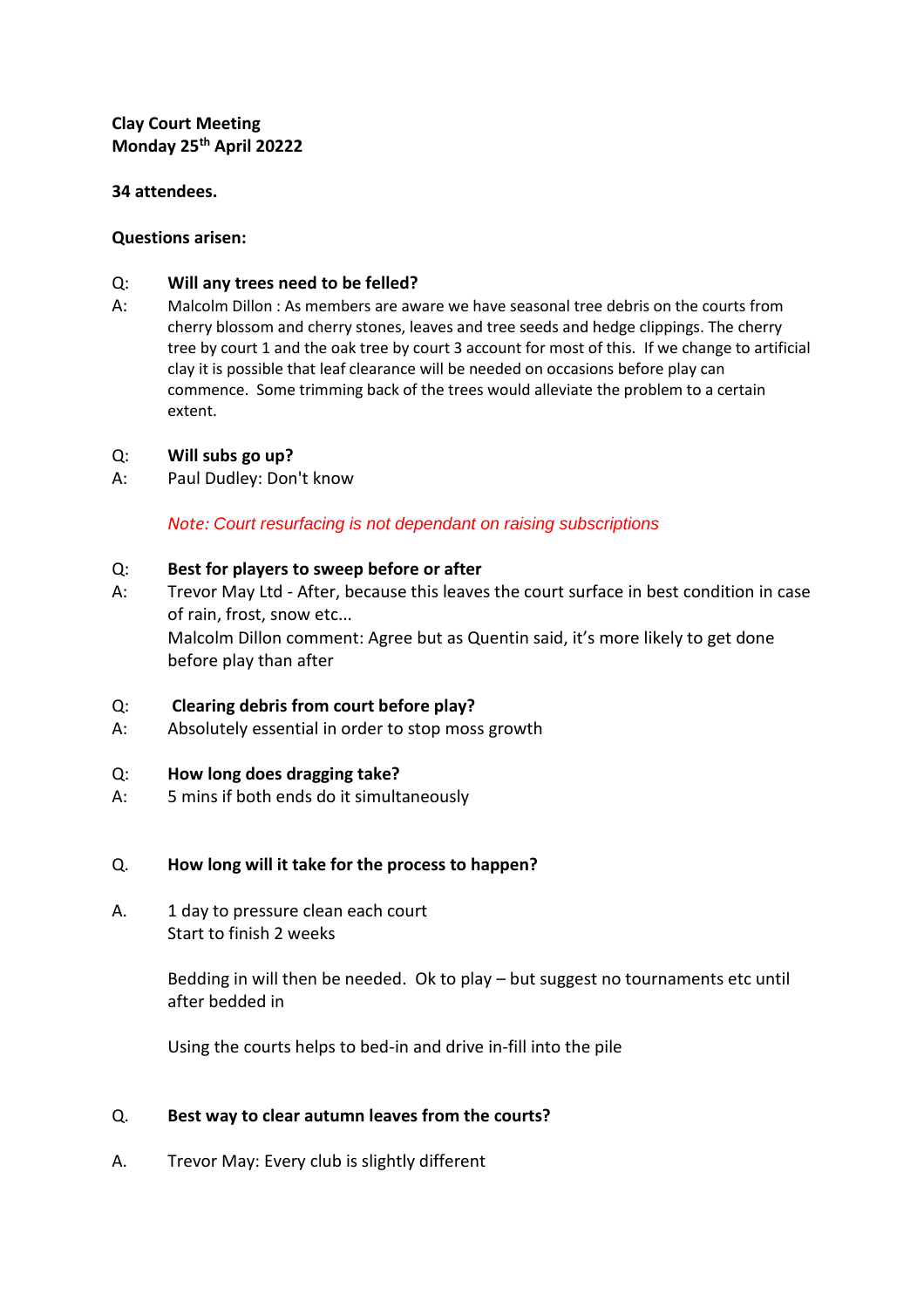Courts are usually damp in the autumn therefore a lightly used leaf blower can be used. Leaves can be sieved to save in-fill Drag brush can be used to push all the leaves into a pile. A drag brush will cause less harm. Rake can be used

Tim will work with the club to ensure that we know what we are doing.

## Q. **Do we need a sprinkler?**

A. Most clubs do not spray Not essential an optional choice but l=unlikely to be needed Really dry in-fill will move to the edges Mostly the clay is taken out on shoes.

# Q. **Does the in-fill hide the lines?**

A. A line brush is required and is important to give the lines a through brush TM recommend doing court brushing after play. If left overnight all the marks will be left and difficult to brush the next day.

## Q. **Will the tree/oak debris cause a problem/damage?**

A. Some material will get ground in. Contractor can lift that material. "Do the best you can"

#### **Other Comments**

Comment from Emily Woodhouse (Member at Bagshot & WSTC) Emily said that court usage is mainly on the clay and they are the preferred option at Bagshot

Chairman at Camberley said in a straw poll last year 69% of members preferred clay to tarmac.

PD Conclusion – if we are going to do it - do it now

#### **Cost Factor:**

Cost to resurface £11-12k per court = say 11.5k x 3 plus VAT (15%) = £40k - lasting 10 years (incl repaint on  $5<sup>th</sup>$  year at £5k) = £4.5k per annum over life

Clay costs including VAT ~£61k – lasting at least 12 years – if we care for them/depending on maintenance = £5k per annum over life

So £0.5k difference per annum CAPEX – but more ongoing maintenance cost as set out.